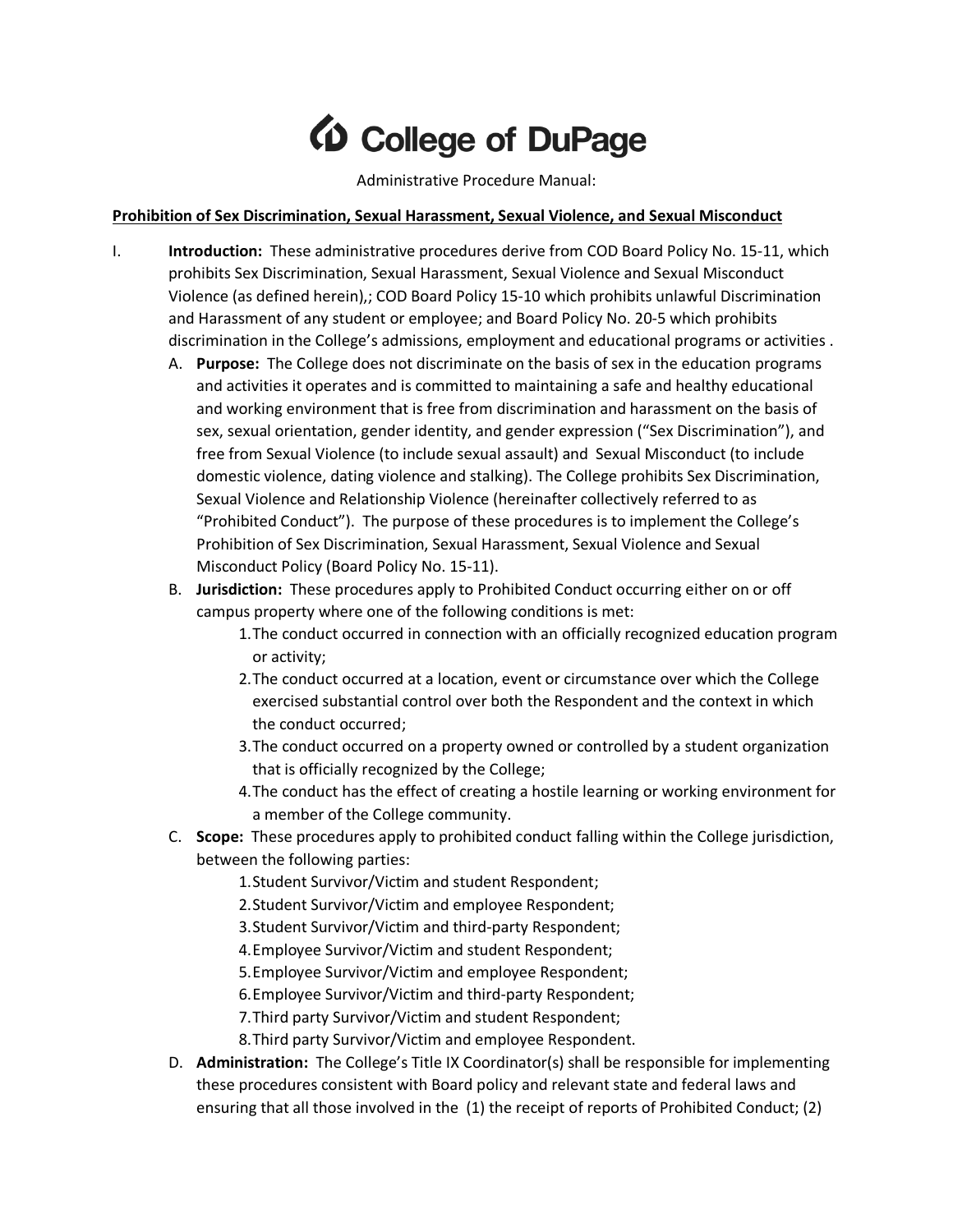the referral or provision of services related to Prohibited Conduct; or (3) the College's investigation and complaint resolution procedures for reports of Prohibited Conduct receive required training.

- E. **Definitions.** For purposes of this Policy, the following terms shall have the meanings set forth below:
	- 1.**Prohibited Conduct:** Prohibited Conduct includes the following conduct, as further defined herein: (1) Discrimination On The Basis Of Sex; (2) Sexual Harassment; (3) Dating Violence; (4) Domestic Violence; (5) Sexual Assault; (6) Sexual Violence; and (7) Stalking.
		- i. **Discrimination on The Basis Of Sex.** Discrimination on The Basis Of Sex means an individual's exclusion from participation in or denial of the benefits of any educational program or activity on the basis of sex.ds
		- ii. **Sexual Harassment.** Sexual harassment includes conduct on the basis of sex that satisfies one or more of the following: (1) an Employee conditioning the provision of an aid, service or benefit of the College on an individual's participation in unwelcome sexual conduct; (2) unwelcome conduct determined by a reasonable person to be so severe, pervasive and objectively offensive that it effectively denies a person equal access to the College's education program or activity; and/or (3) Sexual Assault, Dating Violence, Domestic Violence, or Stalking as defined herein.
		- iii. **Dating Violence.** Violence committed by a person who is or has been in a social relationship of a romantic or intimate nature with the Survivor/Victim based on the reporting party's statements, with consideration given to the length of the relationship, type of the relationship, and the frequency of interaction between persons in the relationship. Dating Violence includes, but is not limited to sexual or physical abuse or threat of such abuse, but does not include acts covered as Domestic Violence (defined below).
		- iv. **Domestic Violence**. A felony or misdemeanor crime of violence committed by a: (1) current or former spouse or intimate partner of the victim; (2) person with whom the victim shares a child in common; (3) person who is cohabitating with, or has cohabitated with, the victim as a spouse or intimate partner; (4) person similarly situated to a spouse of the victim under the domestic or family violence laws of the jurisdiction in which the crime of violence occurred; or (5) any other person against an adult or youth victim who is protected from that person's acts under the domestic or family violence laws of the jurisdiction in which the crime of violence occurred.
		- v. **Sexual Assault.** An offense that meets the definition of rape, fondling, incest, or statutory rape as used in the FBI's Uniform Crime Reporting program.
		- vi. **Sexual Violence.** Physical sexual acts attempted or perpetrated against a person's will or when a person is incapable of giving consent, including without limitation rape, sexual assault, sexual battery, sexual abuse, and sexual coercion.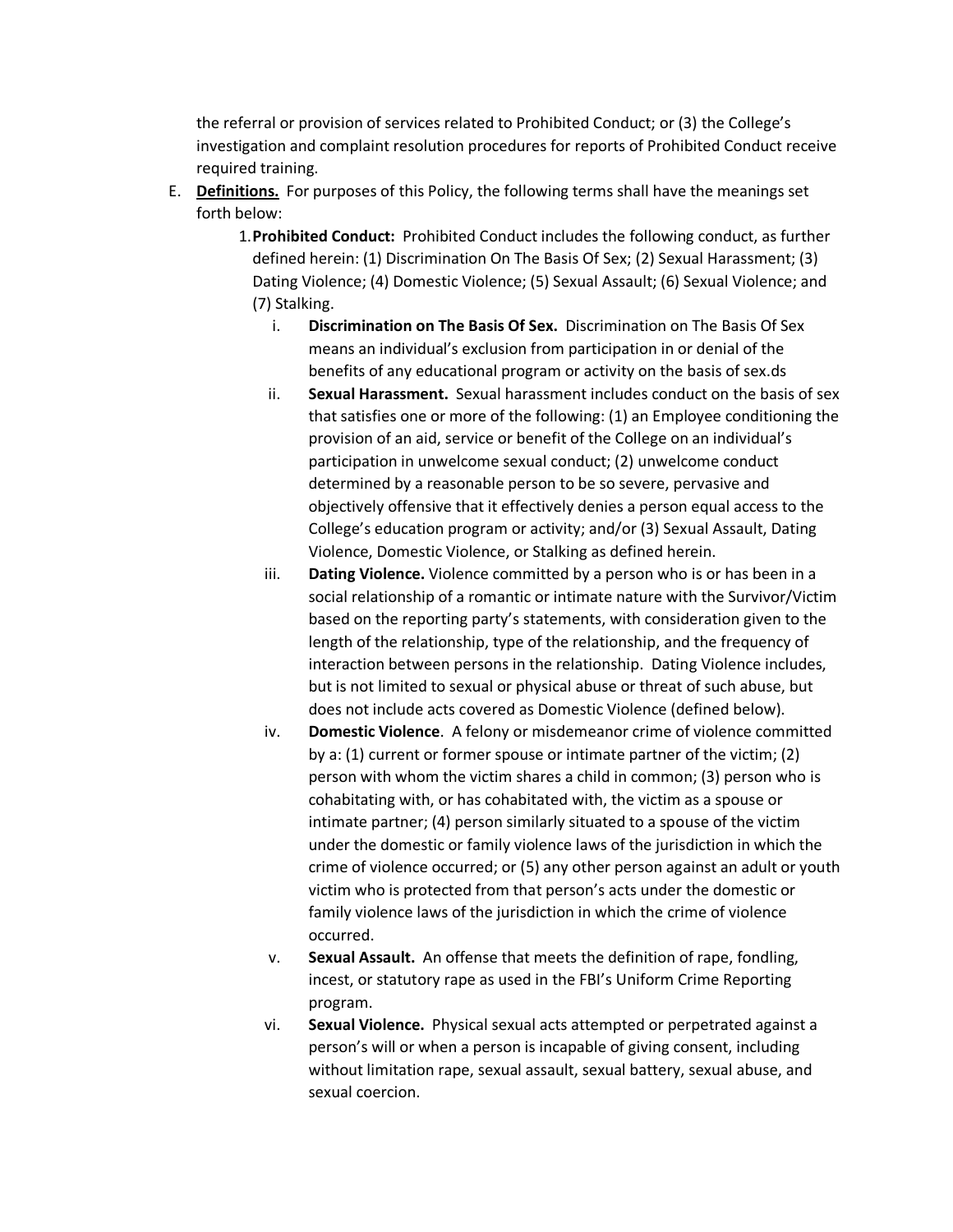- vii. **Stalking.** Engaging in a course of conduct directed at a specific person that would cause a reasonable person to fear for the person's safety or the safety of others, or suffer substantial emotional distress.
- 2.**Consent:** Consent means a freely given agreement to sexual activity, and consent may be withdrawn at any time. A lack of verbal or physical resistance, or submission resulting from the use or threat of force does not constitute consent. A person's consent to past sexual activity does not constitute consent to future sexual activity. A person's consent to sexual activity with one person does not constitute consent to sexual activity with another person. A person cannot consent to sexual activity if that person is unable to understand the nature of the activity or give knowing consent under the circumstances, which includes, but is not limited to, situations where: (1) the person is incapacitated due to drug or alcohol use or influence; (2) the person is asleep or unconscious; (3) the person is underage; and/or (4) the person is incapacitated due to a mental disability.
- 3.**Survivor/Victim.** The person(s) alleged to have been directly affected by the Prohibited Conduct, whether or not that person is the one who reports the conduct or files a formal complaint related to the conduct.
- 4.**Respondent:** Person(s) accused of Prohibited Conduct.
- 5.**Confidential Advisor**. A person who is employed or contracted by the College to provide emergency and ongoing support to student survivors of Sexual Violence with the training, duties and responsibilities described in section 20 of the Illinois Preventing Sexual Violence in Higher Education Act. The duties and responsibilities of a Confidential Advisor include, but are not limited to informing Survivor/Victims of reporting options, possible outcomes, available resources and services, and their rights and responsibilities regarding orders of protection and similar orders; providing confidential services to Survivor/Victims; and serving as a liaison between Survivor/Victims and others to secure supportive and protective measures and accommodation, or as appropriately requested by a Survivor/Victim.
- 6.**Professional Counselor**. A person whose official responsibilities include providing mental health counseling to members of the College's community and who is functioning within the scope of the counselor's license or certification.
- 7.**Pastoral Counselor.** A Person who is associated with a religious order or denomination, is recognized by that religious order or denomination as someone who provides confidential counseling, and is functioning within the scope of that recognition as a pastoral counselor.
- 8.**Amnesty.** Protection from disciplinary or punitive action for an individual making a good faith report of Prohibited Conduct for the individual's own violation of other College policies that is revealed in the course of making such a report, unless the College determines that the violation was egregious (such as placing the health and safety of others at risk).
- 9.**Retaliation.** Retaliation includes, without limitation, threats, coercion, intimidation, or discrimination for the purpose of interfering with any right or privilege secured by law and this policy and any materially adverse action taken against an individual as a result of (i) the individual's participation in or assistance with the making of a good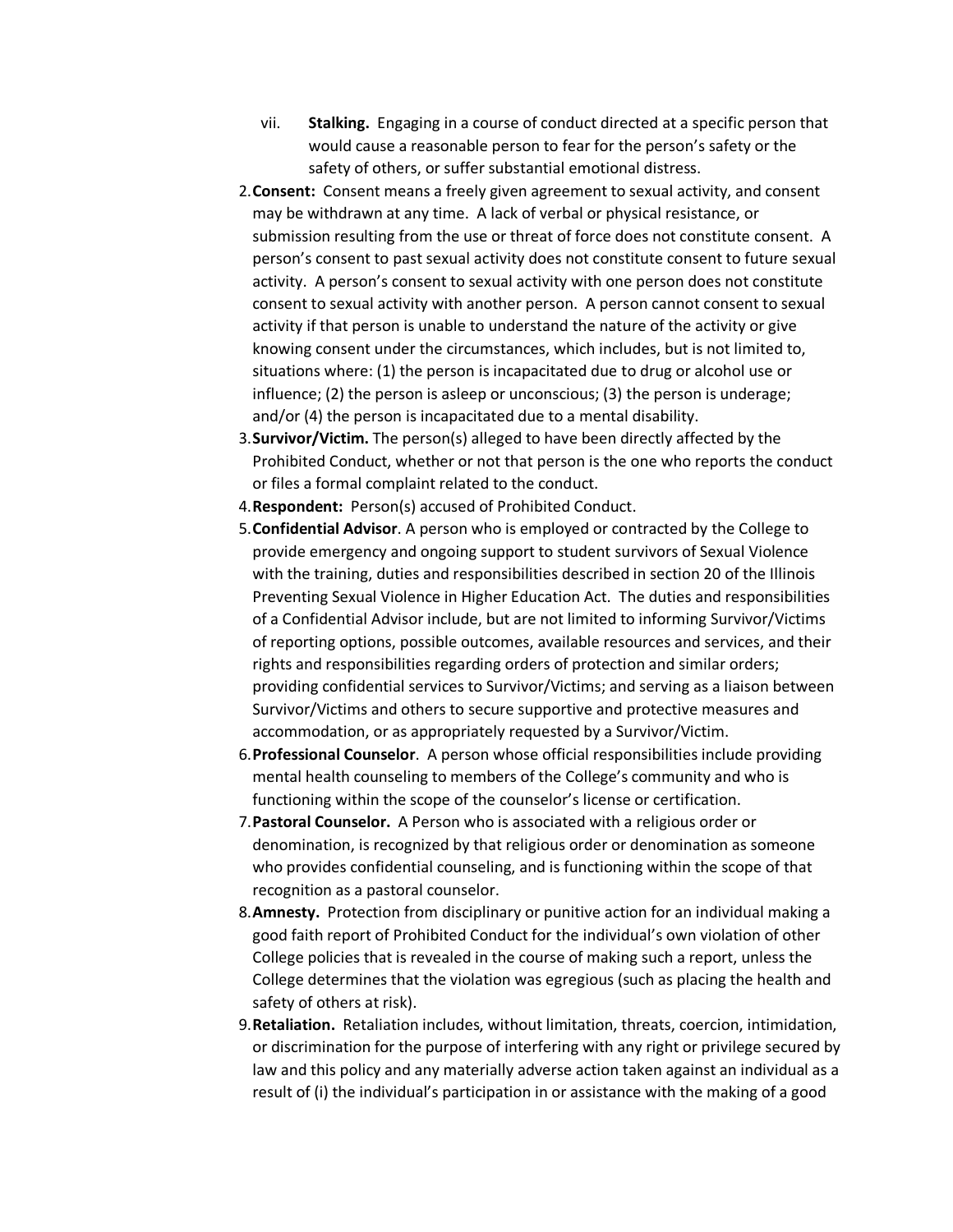faith report of Prohibited Conduct; (ii) participation in or cooperation with or refusal to participate in or cooperate with the investigation and/or resolution of a report of Prohibited Conduct; and/or (iii) providing or refusing to provide testimony in connection with a report of Prohibited Conduct. Retaliation should be promptly reported to the Title IX Coordinator(s). Any acts of retaliation shall be grounds for disciplinary action, independent of any disciplinary action or interim measures imposed in response to the underlying report, and shall include the same potential penalties and disciplinary measures as those listed above. Whistleblower protections may be available to those reporting a violation of this Policy, including those provided under the State Officials and Employees Ethics Act, the Whistleblower Act, and the Illinois Department of Human Rights Act. Methods for reporting Retaliation may be found on the College's website.

- **10. Responsible Employees:** A College employee who has the authority to redress Prohibited Conduct, who has a duty to report incidents of Prohibited Conduct or other misconduct, or who a person could reasonably believe has this authority or duty. Responsible employees include College administrators, the Title IX Coordinator, College supervisors and managerial staff, faculty, campus police and coaches. The following are NOT Responsible Employees: Confidential Advisors, Professional Counselors or Pastoral Counselors.
- **11. Remedies:** Actions taken to restore or preserve equal access to the College's education programs and activities and/or to address the effect of Prohibited Conduct on the Community as a whole.
	- **i. Remedies for those directly affected by the conduct** may include, but are not limited to the following:
		- a. Supportive & Protective Measures as described herein;
		- b. Arranging for class withdrawal without penalty (both academic and financial); and
		- c. Review of any disciplinary actions taken against a Survivor/Victim to determine if there is a causal connection between the Prohibited Conduct and the misconduct that led to discipline.
	- ii. **Remedies for the College Community as a whole** may include, but are not limited to:
		- a. Counseling, health, mental health and other holistic services to all students and employees affected by the Prohibited Conduct, including providing specific instruction on how to access the College's retained EAP provider (student and employee resources);
		- b. Designating an individual within the College's counseling center to be trained in issues related to Prohibited Conduct;
		- c. Classroom or department-wide measures meant to address ongoing issues of Prohibited Conduct;
		- d. Development of materials on Prohibited Conduct for campus-wide distribution to students, employees, and/or third parties;
		- e. Education and/or training related to Prohibited Conduct;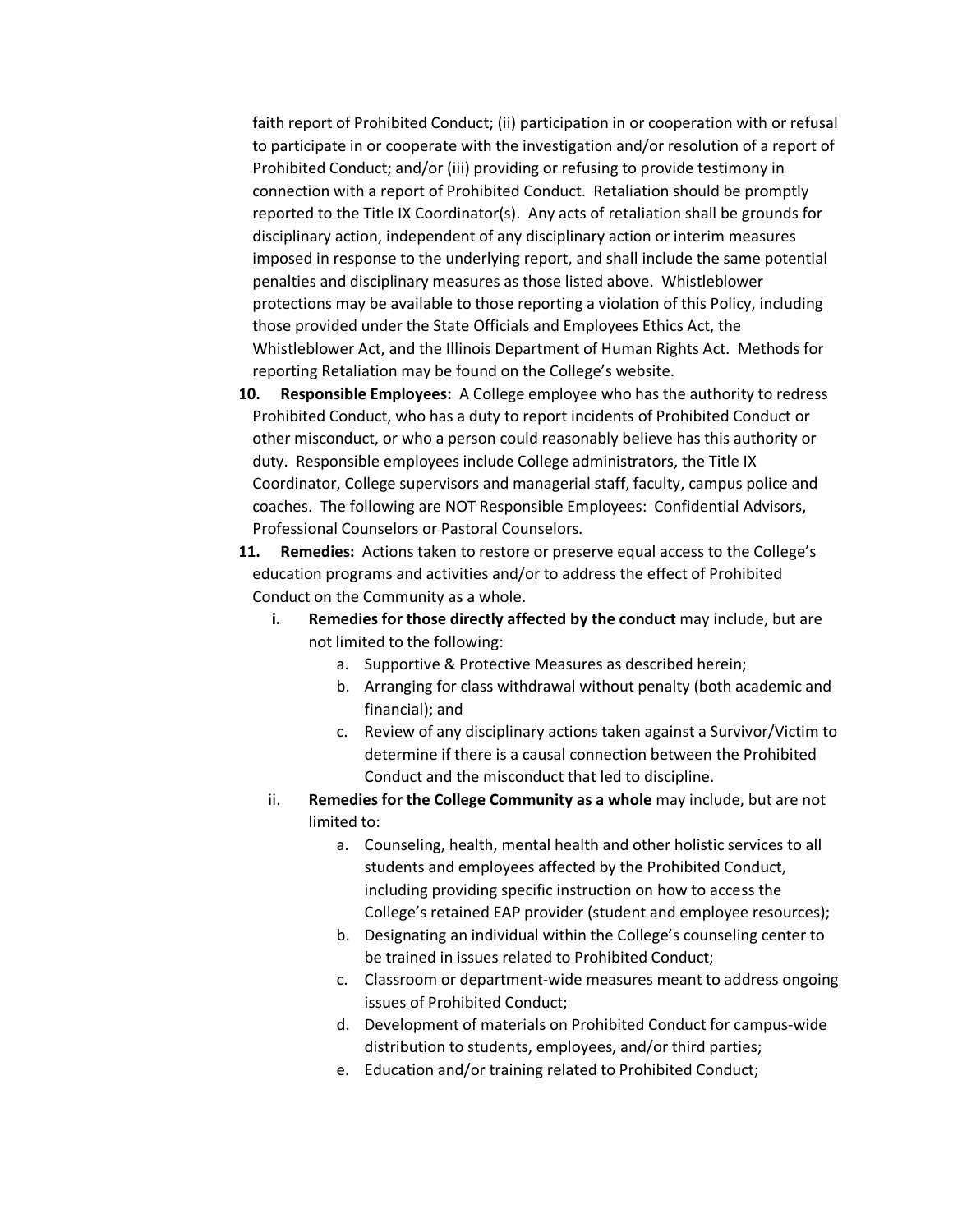- f. Creating a committee to identify strategies for preventing and addressing Prohibited Conduct;
- g. Conducting periodic climate surveys to identify how students and employees perceive and experience Prohibited Conduct at the College.
- 12. **Days:** Any reference to "days" contained in these procedures shall mean business days, excluding all recognized federal and state holidays and breaks during which classes are not in session.
- 13. **Education Program or Activity:** all academic, educational, extracurricular, athletic, and other programs of the College.
- 14. **In Writing:** Electronic communication sent to the College issued email address and/or hard copy communication sent to the last known address on file with the College.
- II. **Reporting Prohibited Conduct:** Anyone (student, employee, or third-party) may make a report of Prohibited Conduct, whether or not that person is the alleged Survivor/Victim, and may do so at any time following the alleged incident.
	- A. **Methods of Reporting:** In order to ensure a prompt response, including the provision of Supportive & Protective Measures, the College strongly encourages anyone reporting Prohibited Conduct to do so by contacting the College's Title IX Coordinator(s), **NATHANIA MONTES**, using any of the following methods:
		- **1.**In person: **SSC 3200**
		- 2.By phone: **630/942-2492**
		- 3.By email: **titleix@cod.edu**
		- 4.By submitting an online report, which may be done anonymously (i.e., without including any identifying information) using the following URL:

**https://cm.maxient.com/reportingform.php?CollegeofDuPage&layout\_id=6**

Responsible Employees have an obligation to notify the Title IX Coordinator of any allegation of Prohibited Conduct that comes to their attention.

- B. **Confidential Resources:** To the extent that a person wishes to seek advice and assistance without alerting the College to the alleged conduct, he/she may contact one of the College's Professional Counselors, Pastoral Counselors or Confidential Advisors listed on the College's Title IX Webpage at *[insert URL]*. All communications with said counselors and advisors shall remain confidential except under the following circumstances: (1) the person making statements to the counselor or advisor consents to the disclosure in writing; or (2) the counselor/advisor is required by law to make a disclosure; or (3) the counselor/advisor determines that failure to disclose the communication would result in clear, imminent risk of serious physical injury or death to an individual. These counselors/advisors may also assist with requesting Supportive & Protective Measures.
- C. **Response to Report:** Following receipt of a report of Prohibited Conduct, the Title IX Coordinator shall:

1.Acknowledge receipt of the report;

- 2.In cases where the Survivor/Victim has been identified:
	- i. Provide Written Notice of Rights as set forth below; and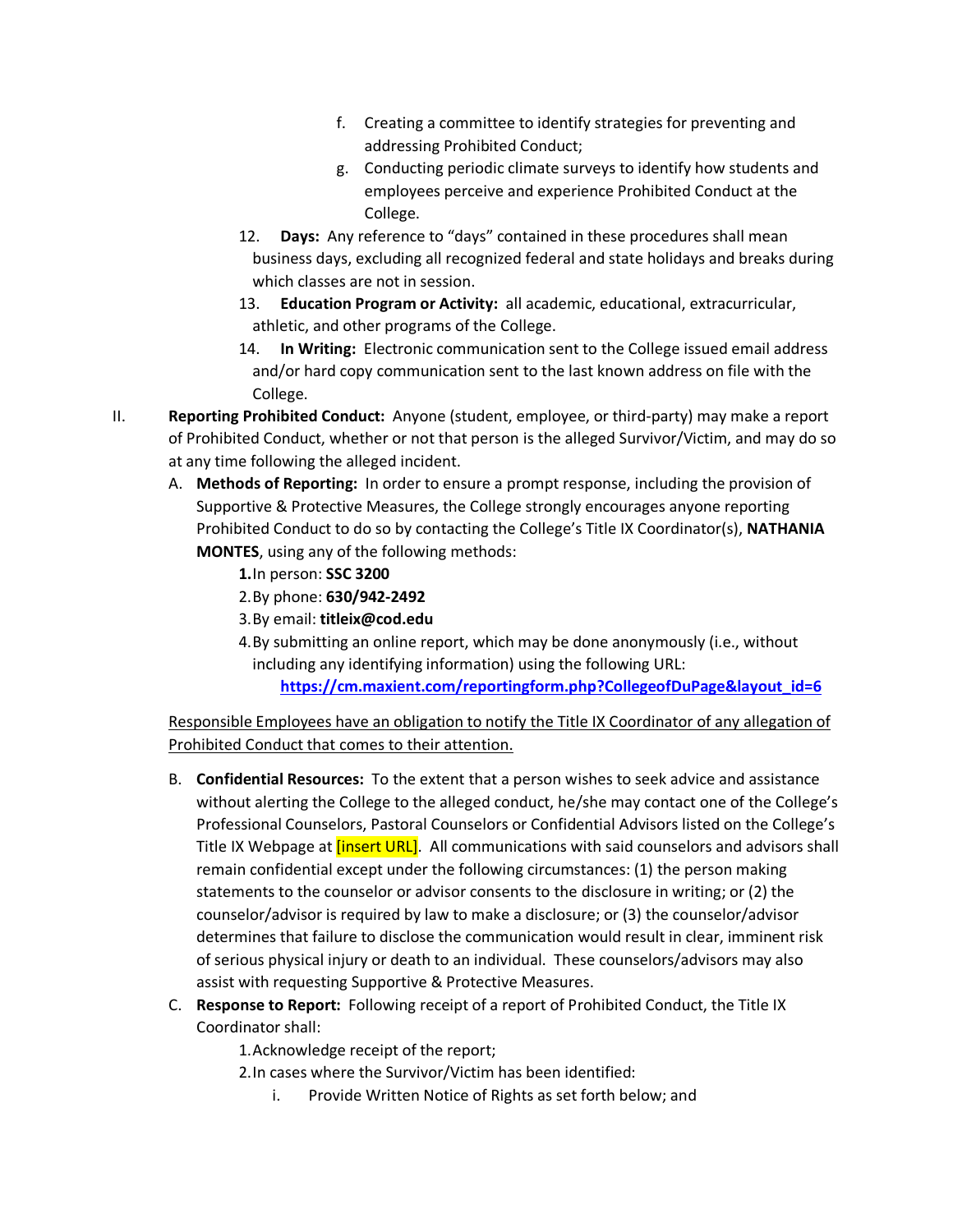- ii. Contact the Survivor/Victim to request a meeting to
	- a. Discuss and offer, where appropriate, Supportive & Protective Measures;
	- b. Discuss options and explain available procedures;
	- c. Discuss issues of privacy and confidentiality;
	- d. Inquire into the Survivor/Victim's wishes;
	- e. Request additional information, if needed.
- 3.In all cases, consider the facts, as they have been reported, and determine whether or not
	- i. an emergency removal or administrative leave (employees only) may be appropriate;
	- ii. to alert Human Resources (e.g., where the Survivor/Victim or Respondent is an employee) or others;
	- iii. To conduct further inquiry to discover additional facts including:
		- a. Identifying and interviewing witnesses;
		- b. Contacting and interviewing the respondent; and
		- c. Contacting and cooperating with law enforcement.
- D. **Written Notice of Rights & Options:** Upon receipt of a report, the Title IX Coordinator shall send written notice to the alleged Survivor/Victim (if known) of the following and shall invite the Survivor/Victim to meet with the Title IX Coordinator to discuss these in greater detail:
	- 1. The importance of preserving evidence that may assist in proving a crime or may be helpful in obtaining a protective order;
	- 2.How and to whom a Formal Complaint may be made;
	- 3.Options for notifying law enforcement including the right to decline to notify law enforcement and the right to request and receive assistance in notifying law enforcement of he/she so chooses;
	- 4.Methods for confidential reporting;
	- 5.A statement that the College will protect the privacy and confidentiality of the alleged Survivor/Victim, Respondent and witnesses so long as doing so would not inhibit the College's obligation to protect others, and an explanation of how maintaining confidentiality may affect the College's ability to effectively respond to the allegations;
	- 6.A list of and links to existing counseling, health, mental health, victim advocacy, legal assistance, visa and immigration assistance, financial aid and other services available within the institution and community, and the individual's right to request and receive assistance navigating these services;
	- 7.Contact information for the Title IX Coordinator, Confidential Advisors designated by the College, community-based sexual assault crisis centers, campus law enforcement, and local law enforcement;
	- 8.The name, address, and telephone number of the medical facility nearest to Campus where a Survivor/Victim may receive a no-cost medical forensic exam;
	- 9.The rights of the Survivor/Victim and responsibilities of the College regarding nocontact orders, restraining orders, orders of protection or other similar orders issued by the court or by the College;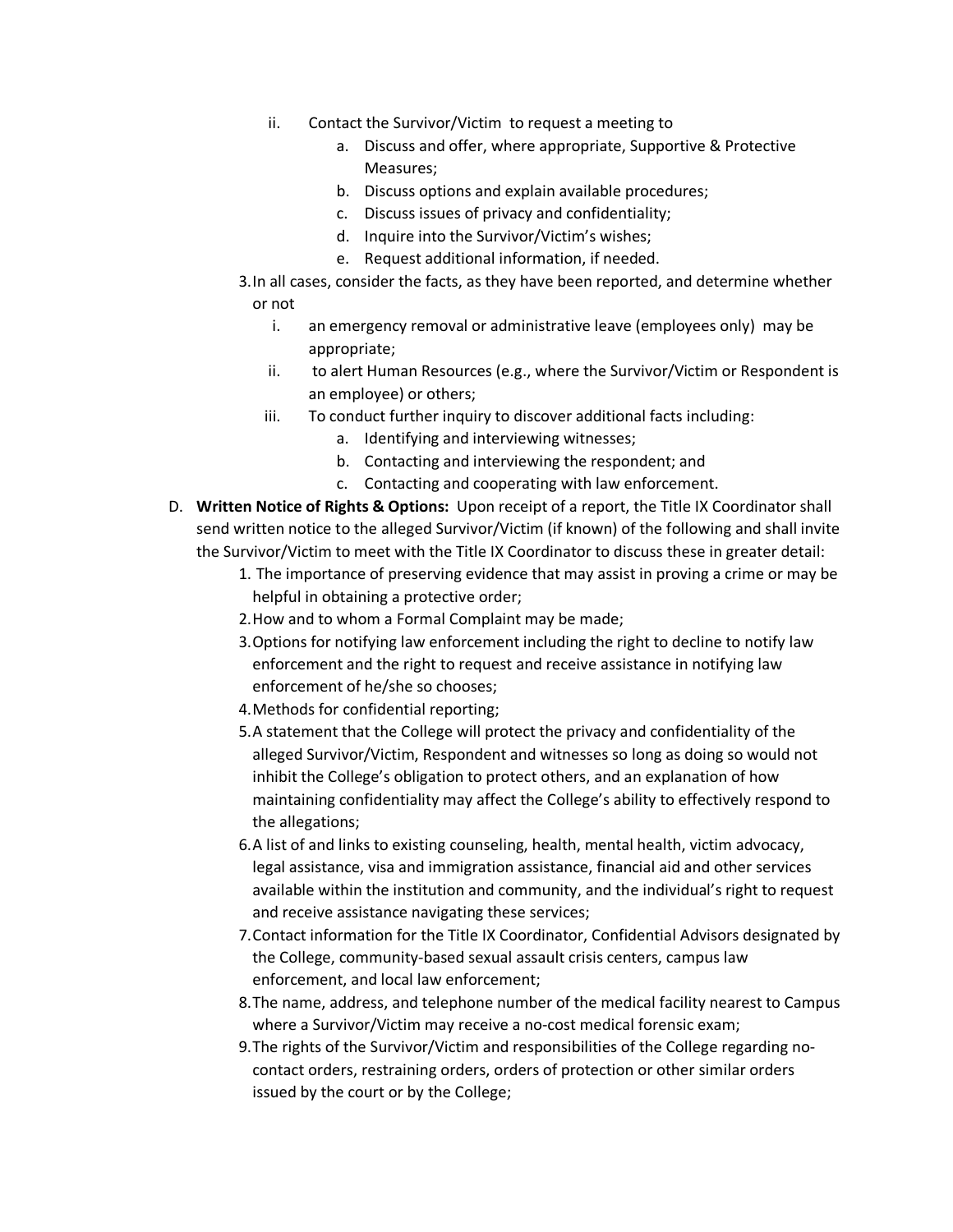- 10. The right to request Supportive & Protective Measures whether or not the Survivor/Victim files a Formal Complaint with the College or notifies law enforcement, including a description of the range of measures available;
- 11. The right to file or decline to file a Formal Complaint;
- 12. A summary of the College's procedures following a report, including the investigation and hearing processes, and range of possible sanctions;
- 13. A statement regarding the College's policy on Amnesty (as defined herein);
- 14. A statement prohibiting Retaliation (as defined herein) and method for reporting Retaliation;
- 15. The name, address, telephone number and website, if available, of communitybased state and national Sexual Assault crisis centers
- E. **Supportive & Protective Measures:** The College recognizes the importance of Survivors/Victims of Prohibited Conduct as well as Respondents to feel safe and secure on Campus. Accordingly, both parties are entitled to request, receive assistance in requesting, and receive, to the extent reasonably available, supportive/protective measures regardless of whether or not the Survivor/Victim chooses to file a Formal Complaint or any other complaint resolution process offered by the College, or to file a report with law enforcement. Said requests should be submitted to the Title IX Coordinator. Supportive & Protective Measures may include, but are not limited to:
	- 1.Assistance with changing an academic or work schedule;
	- 2.Providing an escort to ensure safe movement between classes, activities, or work locations;
	- 3.Mutual no-contact orders;
	- 4.Counseling services;
	- 5.Medical services; and
	- 6.Academic support services.
- **F. Identifying and Locating Witnesses**: It is the College's responsibility to take reasonable steps to identify and locate witnesses to an alleged incident of Prohibited Conduct. The Survivor/Victim is encouraged to identify any known witnesses at the time they file a report or Formal Complaint.
- G. **Contacting and Interviewing Respondent:** The College will make every effort not to contact the Respondent until such time as a Formal Complaint is filed. The Survivor/Victim will be notified of the College's intent to contact and interview the Respondent prior to said contact.
- H. **Contacting and Cooperating with Law Enforcement**: A Survivor/Victim has the right to notify law enforcement or to decline to notify law enforcement. A Survivor/Victim has the right to request and receive assistance with notifying law enforcement. Requests for assistance should be made to the Title IX Coordinator.
- **I. Importance of Preserving Evidence:** Survivors/Victims of sexual violence should take steps to preserve all physical evidence to assist in proving that a crime occurred or in obtaining an order of protection, restraining order or other such court order.
- A. **Privacy:** The College will protect the identity of parties and witnesses involved in the resolution of a report of Prohibited Conduct to the extent doing so does not unreasonably interfere with legally protected rights of others, the investigation into and resolution of the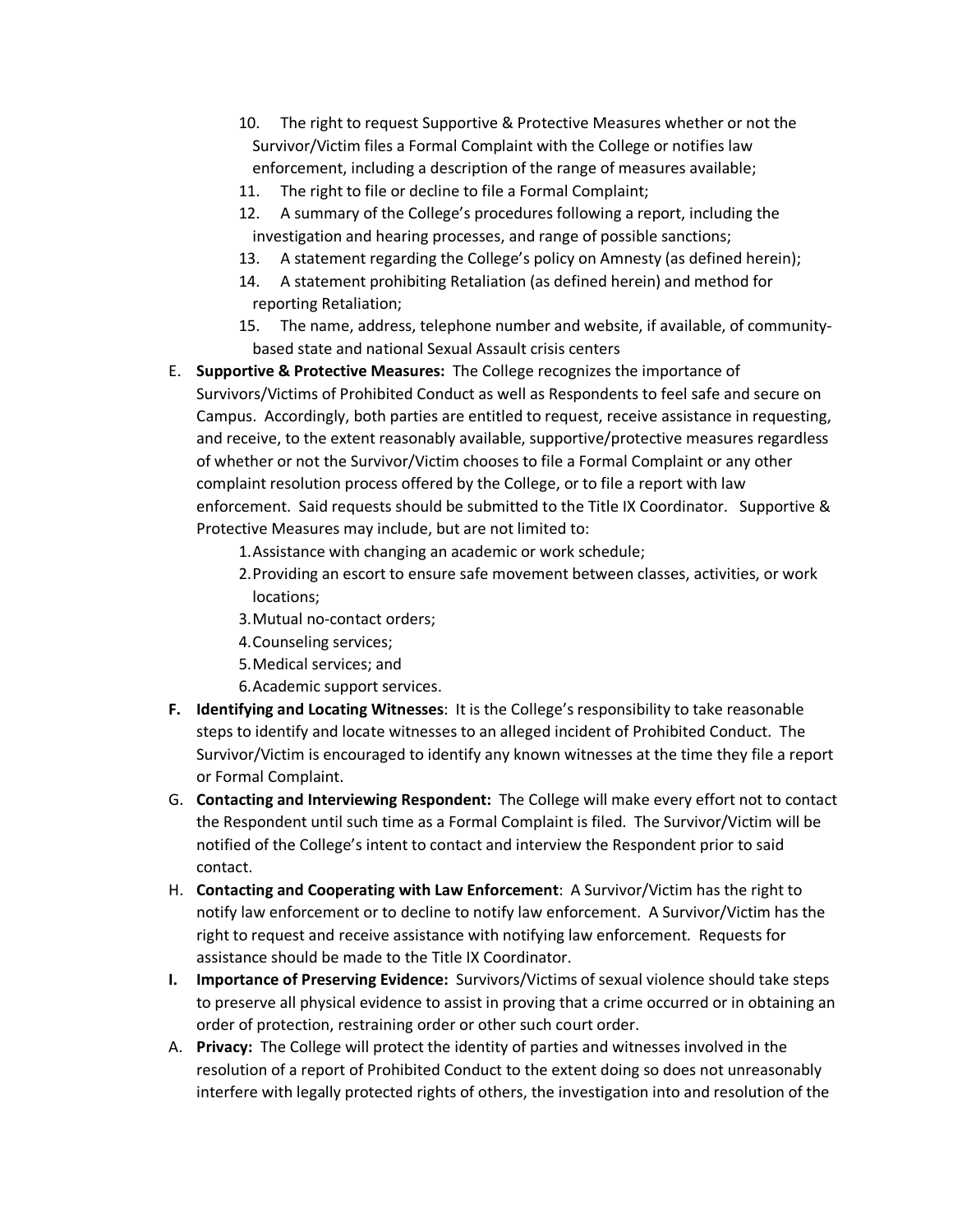reported conduct, or the implementation of supportive and protective measures, sanctions or remedies.

# **III. Formal Complaint Process**

- A. **General:** The filing of a Formal Complaint will trigger the formal investigation and hearing procedures (collectively referred to as "grievance procedures") set forth herein. Even in the absence of a Formal Complaint, a Respondent may be subject to discipline through other applicable College procedures and the College may still take other remedial action to address the alleged conduct. There is no deadline on the filing of a Formal Complaint, though the College encourages individuals to do so as early as possible following an incident.
- B. **Filing a Formal Complaint:** A Formal Complaint must be submitted in writing and signed by either

1.A Survivor/Victim of the alleged Prohibited Conduct described in the complaint; or 2.The Title IX Coordinator.

- C. **Notice of Formal Complaint:** Within five (5) days following the filing of a Formal Complaint, the Title IX Coordinator shall send written notice simultaneously to all parties identified in the Formal Complaint containing the following information:
	- 1.A copy of these Administrative Procedures;
	- 2.Notice of the allegations and the type(s) of Prohibited Conduct implicated;
	- 3.The identity of the parties involved in the alleged incident;
	- 4.The date, time, and location of the alleged incident (if known);
	- 5.The parties' right to an advisor of their choice, who may, but need not be an attorney;
	- 6.A statement that the Respondent is presumed "not responsible" for the alleged conduct and that a determination will be made only at the conclusion of these procedures;
	- 7.The parties' right to inspect and review evidence;
	- 8.The provision of the provision in Board Policy Number 3.11 and any other applicable policy that prohibits knowingly making false statements or knowingly submitting false information to a College official or during these or other College proceedings; 9.A statement prohibiting Retaliation;
	- 10. A statement regarding the availability of resources and Supportive & Protective measures for the parties; and
	- 11. The duty of the College to update the Notice if there are any substantive changes to the information contained in the original Notice (e.g, the inclusion of additional allegations in the investigation).
- D. **Consolidation of Formal Complaints**: The College may consolidate Formal Complaints containing allegations of Prohibited Conduct against more than one Respondent, or by more than one Complainant against one or more Respondents, or by one party against the other party, where the allegations arise out of the same facts or circumstances.
- E. **Informal Resolution:** At any time following the filing of a Formal Complaint, the College may consider whether or not Informal Resolution, as described in Section IX of these Procedures, may be appropriate.
- IV. **Grievance Procedures**—General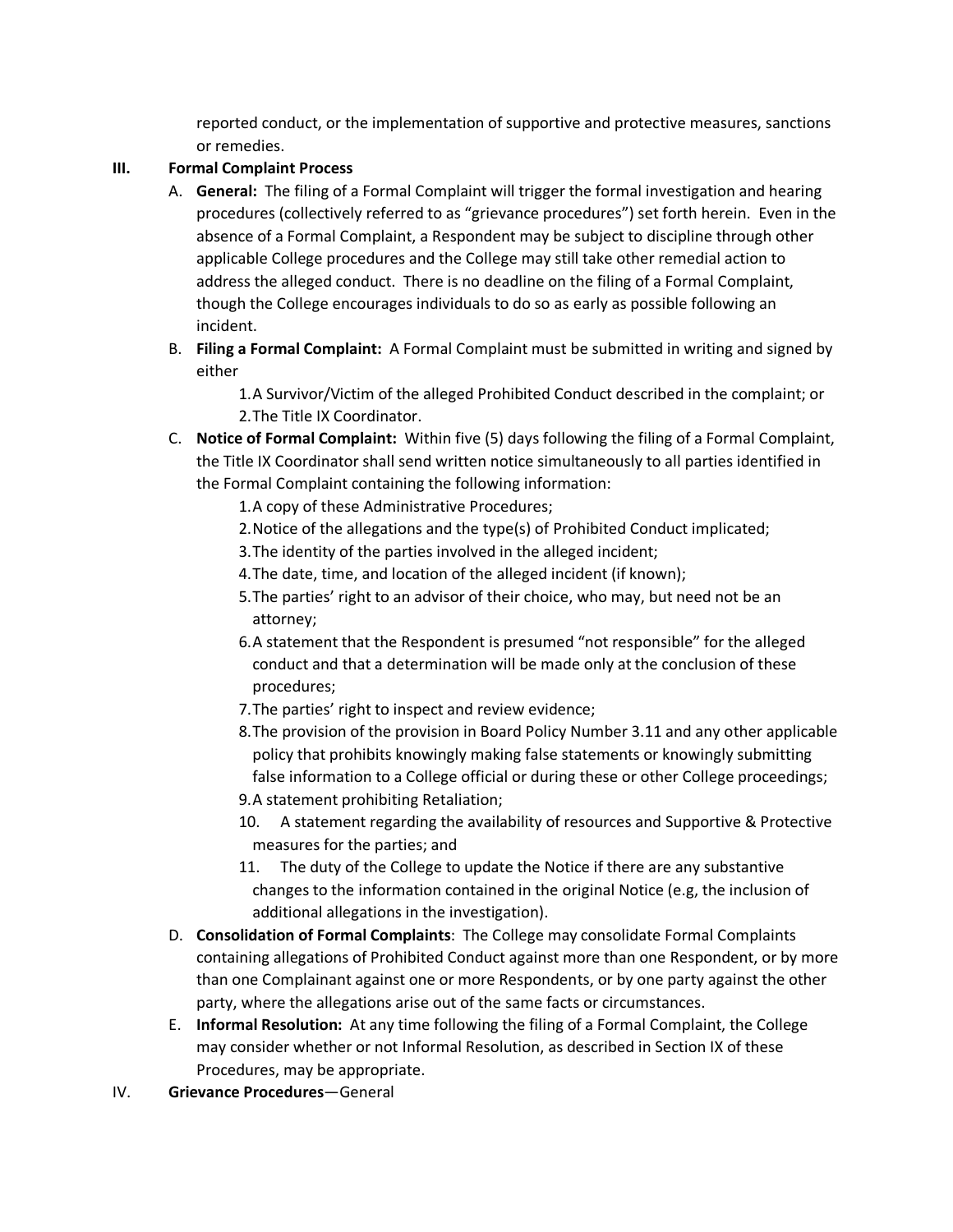- A. **Timeframes & Delays**: The parties have the right to expect that the Grievance Procedures set forth herein will begin promptly following the filing of a Formal Complaint and proceed in a timely manner. The College will consider requests for extensions or delays, only for good cause. If the process is delayed or a deadline is extended, the College will so notify the parties, in writing.
- B. **Fair & Equal Treatment of all Parties**: The College will provide fair and equal treatment to all parties involved in the Grievance process, including the following:
	- 1.Every Survivor/Victim has the right to be taken seriously and every Respondent has the right to know that guilt is not presumed.
	- 2.All parties will be treated with respect;
	- 3.All parties will have equal opportunity to inspect and review evidence, both inculpatory and exculpatory, obtained as part of investigation to which they are entitled;
	- 4.All parties will have an equal opportunity to present fact and expert witnesses, and other inculpatory or exculpatory evidence;
	- 5.The college will conduct an objective evaluation of all relevant evidence;
	- 6.All parties may be accompanied by an advisor of their choice during any aspect of the Grievance process where the party's presence has been requested;
	- 7.The College will not place a limit on the choice of advisor for either party, though said advisor will be expected to abide by any applicable rules of decorum established by the College;
	- 8.Any written notice to a party whose participation is invited or expected will contain the date, time, location, identity of participants and purpose of the meeting/hearing and will be sent with sufficient time to allow the parties to prepare to participate;
	- 9.The parties will not be restricted from discussing the allegations under investigation, or from gathering evidence or witnesses bearing in mind that the College will take action if said conduct rises to the level of Retaliation, witness tampering, or other conduct prohibited by the College; and
	- 10. Any written notice, report or determination made in accordance with the Grievance Process, shall be sent simultaneously to all parties involved.
- C. **Prohibited Evidence**: the following evidence will not be sought, relied upon or otherwise used in the investigation of a Formal Complaint or in making a determination about responsibility:
	- 1.Information protected by a legally recognized privilege, UNLESS the person holding the privilege has provided the College with voluntary written consent or has otherwise waived the privilege;
	- 2.Information about the Survivor/Victim's past sexual behavior or predisposition EXCEPT in compliance with federal rape shield and other statutory protections.
- D. **Concurrent Criminal Investigation**: The existence of a concurrent crimination investigation by law enforcement will not necessarily delay or interrupt the investigation and grievance procedures outlined herein. However, the law enforcement agency may request that the College temporarily suspend its investigation or grievance process, which request the College will evaluate to determine whether or not a suspension is appropriate and, if so, how long. It is understood that, during an ongoing criminal investigation, information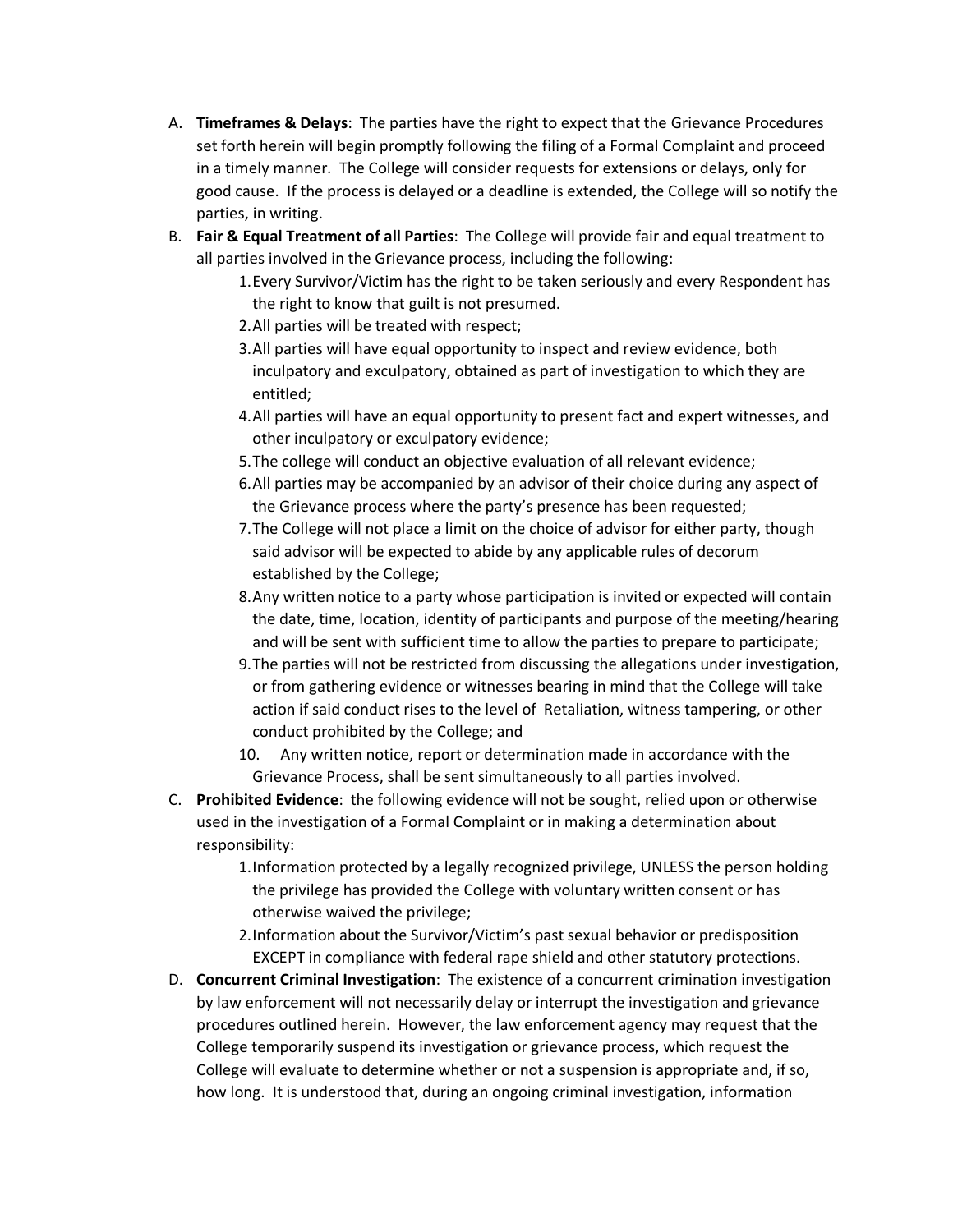relevant to the pending case or prosecution may not be permitted to be shared with the College until the criminal matter is closed.

- E. **Sanctions & Remedies**: A Respondent found responsible for Prohibited Conduct through these Grievance Procedures may be subject to sanctions up to and including termination and/or expulsion. Sanctions for Prohibited Conduct include those described in the conduct and disciplinary policies applicable to the specific category of Respondent. These include:
	- 1.For Students: The Student Code of Conduct.
	- 2.For Employees: Board Policy, Administrative Procedure and applicable employee group guidebooks and/or collective bargaining agreements.

Remedies for Prohibited Conduct may include the actions set forth in Section I.E.11, above.

- F. **Qualifications of Investigators, Decision-Makers and Facilitators**: All those involved in the investigation or resolution allegations of Prohibited Conduct shall
	- 1.Serve impartially and be free from actual or reasonably perceived conflicts of interest or bias; and
	- 2.Be trained, as required by law, to include: definitions of and issues related to Prohibited Conduct; how to conduct an investigation and hearing; how to serve impartially and avoid prejudgment; how to make determinations on relevancy of evidence; how to create an investigative report; how to evaluate credibility; how to synthesize evidence; and how to avoid sex stereotypes or generalizations based on sex.

## **V. Grievance Procedures—Investigation**

- A. **Assignment of Investigator**: Within five (5) days of the receipt of a Formal Complaint, the Title IX Coordinator shall appoint an investigator. The identity of and contact information for the assigned investigator shall either be included in the Notice of Formal Complaint, or the Title IX Coordinator shall send written notice to all parties containing that information along with an explanation of the process for challenging the assignment based on conflict of interest or bias. Any challenge must be resolved before the investigation process may begin.
- B. **Evidence Gathering:** The investigator shall be responsible for gathering evidence, both inculpatory and exculpatory, relevant to the allegations contained in the Formal Complaint. At minimum, the investigator shall take reasonable steps to interview all parties. After available evidence has been gathered, the investigator will send the parties and their advisors (if any) the evidence subject to inspection and review in either electronic or hard copy format (at the discretion of the investigator). The parties shall have 10 days to submit a written response to the investigator, which response will be considered in completing the investigative report. All said evidence shall be available to the parties for inspection and review at any hearing.
- C. **Investigative Report**: Within ten (10) days of receiving the parties' responses to the evidence and/or expiration of the deadline for submission of the responses, the investigator shall send to the parties, a written investigative report that summarizes relevant evidence. The parties shall have 10 days to submit to the investigator a written response.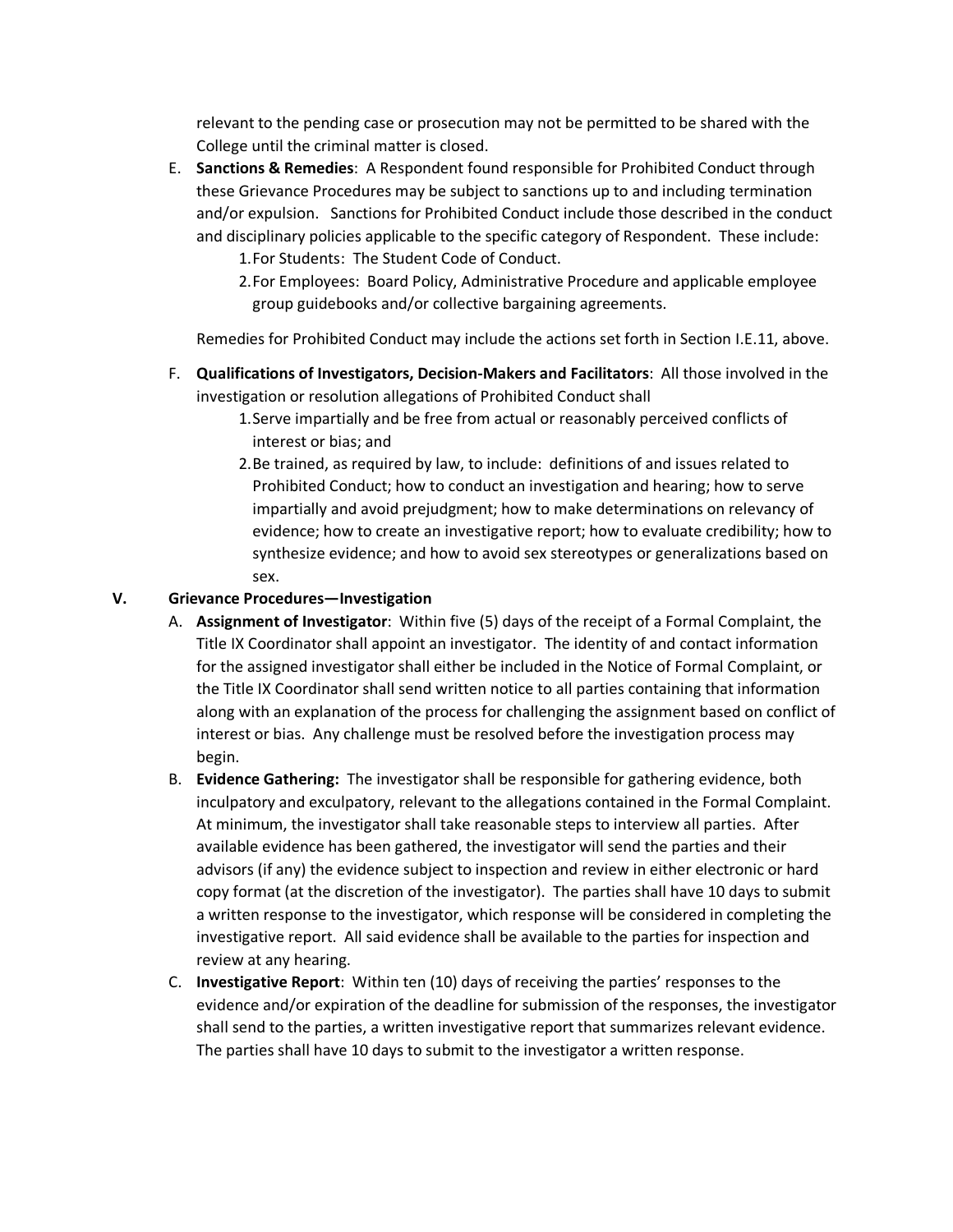- 1.**Consolidated Complaints**: Where a decision has been made to consolidate complaints, the investigator may create a single investigative report for all said complaints.
- 2.**Parties' Response**: In the written response, parties may make corrections, provide appropriate context, raise defenses, identify if relevant evidence is missing or raise any other issues in relation to the evidence they feel it is important for the Grievance Officer to consider. Failure to submit a response will NOT preclude the parties from raising those issues later in the grievance process, such as during any future hearing.

## **VI. Grievance Procedures--Pre-Hearing**

- A. **Submission of Investigative Report & Response(s):** Within ten (10) days of receiving the parties' responses or expiration of the deadline to submit said responses, the investigator shall send a copy of the investigative report and the parties' responses, if any, to the Title IX Coordinator.
- B. **Title IX Determination:** The Title IX Coordinator shall review the investigative report and responses thereto and decide whether or not the alleged conduct, if proven, would constitute Sex Discrimination or Sexual Harassment as defined by Title IX of the Education Amendments of 1972 (20 U.S.C. 1681, et. seq.) and its implementing regulations (34 CFR §106 et. seq.). A written decision and reasons therefore shall be sent to the parties within five (5) days of receipt of the investigative report and responses:
	- 1.**Title IX Compliant Hearing Referral**: If the Title IX Coordinator determines that the alleged conduct would constitute Sex Discrimination or Sexual Harassment as defined by Title IX, the Title IX Coordinator shall appoint a Grievance Officer to conduct a hearing in accordance with Section VII below.
	- 2.**Other Prohibited Conduct Hearing Referral:** If the Title IX Coordinator determines that the alleged conduct would NOT constitute Sex Discrimination or Sexual Harassment as defined by Title IX, but that the conduct, if proven, would constitute other Prohibited Conduct as defined herein, the Title IX Coordinator shall appoint a Grievance Officer to conduct a hearing in accordance with Section VIII below. The hearing shall not consider or result in findings of Sex Discrimination or Sexual Harassment as defined by Title IX.
	- 3.**Dismissal of Formal Complaint:** If the Title IX Coordinator determines that the alleged conduct would not constitute Prohibited Conduct, the Formal Complaint shall be dismissed.
	- 4.**Referral to Other College Processes:** If, in the course of investigating the Formal Complaint, conduct is alleged or discovered that may violate any other College Policy (e.g., the Code of Student Conduct), the Title IX Coordinator may refer the matter for consideration through any other applicable College process.
- C. **Appeal of Title IX Determination:** To the extent the Title IX Coordinator determines that the alleged conduct does not constitute Sex Discrimination or Sexual Harassment as defined by Title IX, that decision may be appealed by any party, utilizing the process set forth in Section V.E. below. Any other applicable process should not proceed until the appeal has been decided or the deadline for filing an appeal has expired.
- **VII. Grievance Procedures—Hearing & Appeal (Title IX Only)**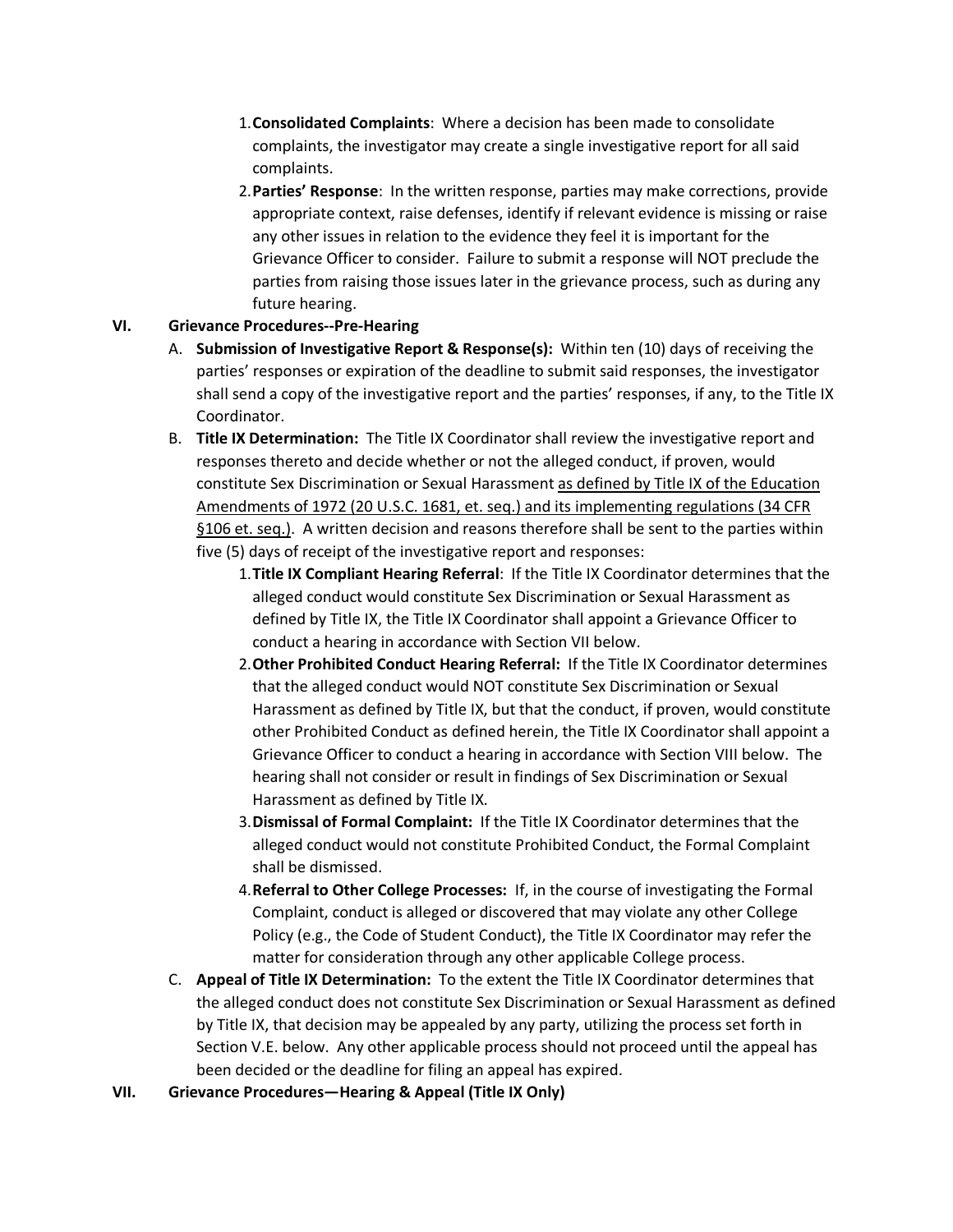- A. **Assignment of the Grievance Officer**: Within five (5) days of the Title IX Determination set forth in section VI.B., above (which deadline may be extended if an appeal of the determination has been filed), the Title IX Coordinator will appoint a Grievance Officer to conduct a hearing to determine responsibility. A copy of the investigative report and party response(s), if any, shall be provided to the Grievance Officer. Within two (2) days of the assignment, written notice of the identity of and contact information for the Grievance Officer and an explanation of the process for challenging the assignment based on conflict of interest or bias shall be sent to all parties. Any challenge must be resolved before the hearing process may begin.
- B. **Notice of Hearing**: Within five (5) days following assignment of the Grievance Officer or any decision regarding a challenge to that assignment, the Grievance Officer shall notify the parties, in writing, of the date, time, and location of the hearing along with their Notice of Hearing Rights & Responsibilities. The Notice of Hearing must be sent at least ten (10) days prior to the assigned hearing date.
	- 1.**Consolidated Complaints**: In situations where complaints have been consolidated as described herein, the Grievance Officer may choose to conduct a single hearing, or divide the hearings, as appropriate and with the consent of the parties.
	- 2.**Consolidated Hearings**: In situations that involve Prohibited Conduct and conduct that may violate other College Policies or standards of conduct, the hearings on all conduct violations may be consolidated utilizing these procedures with the parties' consent. The Notice of Hearing will include any decision to consolidate hearings.
- C. **Advisor Check**: Within five (5) days prior to the assigned hearing date, the parties must notify the Grievance Officer, in writing, of the name and contact information of the advisor they have chosen to attend the hearing and conduct questioning on their behalf. The Grievance Officer will assign an advisor to attend the hearing for any party who fails to provide this notification. The College will ensure that any assigned advisor understands the purpose and scope of her/his role, including how to conduct questioning.
- D. **Hearing**

1.**Live Hearing**: A live hearing will be conducted with all parties physically present in the same geographic location, or "virtually" present through the use of technology enabling the participants to simultaneously hear and see one another. An audio or audiovisual recording, or transcript of the hearing will be created and available for inspection and review by any party.

- 2.**Closed Hearing:** The hearing shall be closed, meaning that only the parties and decision-maker(s) shall be present for the entirety of the hearing. Witnesses will be present (virtually or in person) only while providing their testimony.
- 3.**Presentation of Evidence**: All parties will have an equal opportunity to make statements and present relevant evidence of any sort (e.g., documents, recordings, witness testimony, etc.) regardless of whether or not that evidence was provided or considered in the investigation process.
	- i. **Questioning:** The Grievance Officer and the parties shall have an opportunity to pose relevant questions and follow-up questions of the parties and witnesses. All said questioning must be conducted directly, orally, and in real time. With regard to a party's right to ask questions of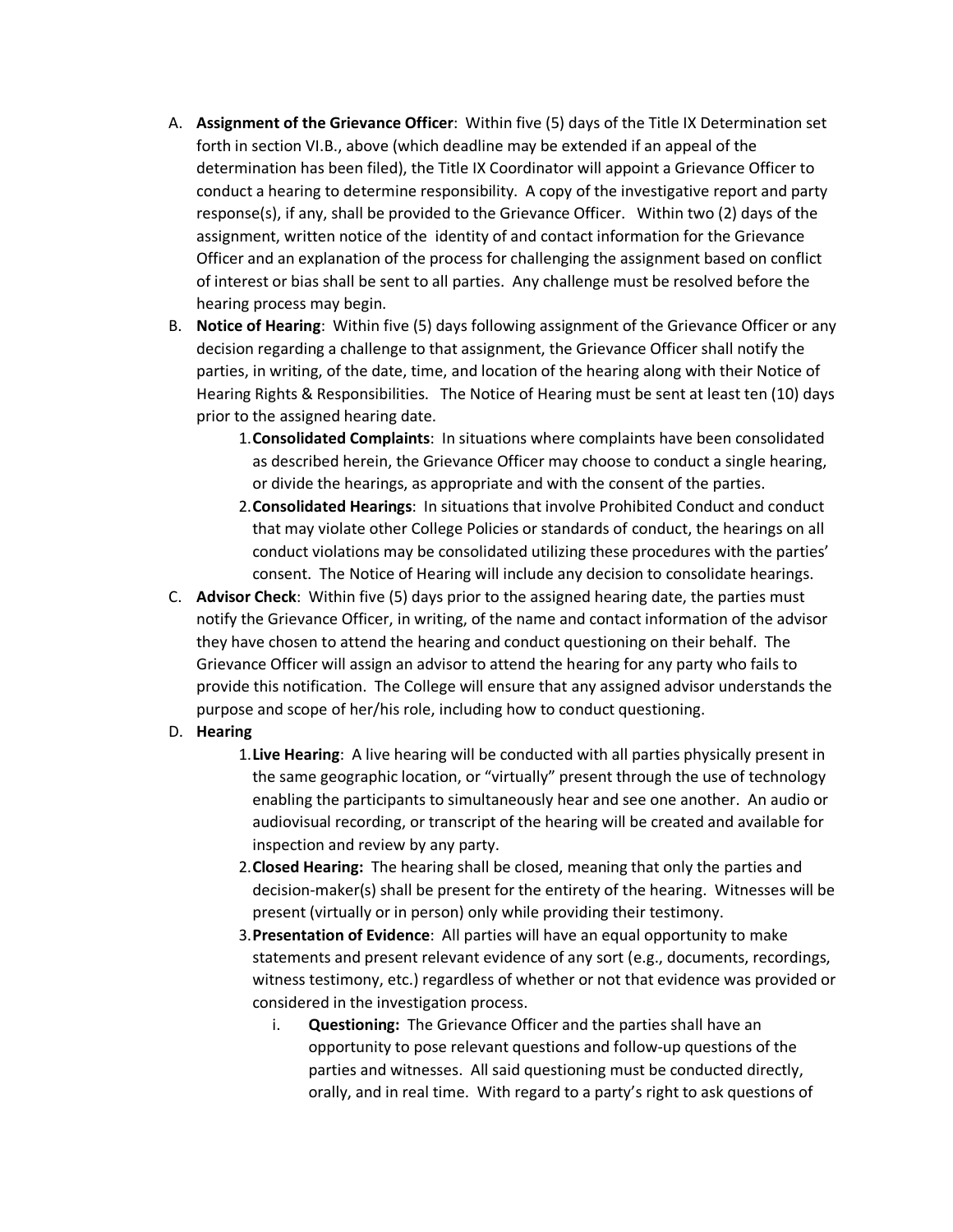other parties and their witnesses, only a party's advisor, NOT the party her/himself may conduct said questioning on behalf of the party. The Grievance Officer does not have authority to compel the testimony of any person (party or witness). If a party or witness fails to submit to questioning at the hearing, the Grievance Officer may not rely on any statement of that party or witness in reaching a determination regarding responsibility.

- ii. **Relevancy Determinations**: Before a party or witness answers a question from another party, the Grievance Officer must determine if the question is relevant and explain any decision to exclude the question as not relevant. A challenge to that determination can be made, either during or after the hearing, as instructed by the Grievance Officer. Prohibited Evidence as described herein is considered to be, per se NOT relevant.
- 4.**Determination Regarding Responsibility:** The Grievance Officer will make a determination regarding responsibility within five (5) days following the close of the hearing, and provide written notice of that determination to the parties and Title IX Coordinator within 7 days of making that determination. In making that determination, the Grievance officer will objectively evaluate the investigative report and all relevant evidence (both inculpatory and exculpatory), weigh the credibility of the evidence and testimony, and apply the requisite standard of proof.
	- i. **Standard of Proof:** The standard of proof that will be utilized by the Grievance Officer, in making a determination regarding responsibility, will be "a preponderance of the evidence". This means that the Grievance Officer will determine if it is more likely than not that the Respondent is responsible for the alleged Prohibited Conduct.
	- ii. **Consideration of Results of Other Investigations or Processes:** The results of other investigations or procedures (e.g., criminal, or administrative) may be considered but will not be deferred to or relied upon in making a determination regarding responsibility.
	- iii. **Consideration of Prior Findings of Prohibited Conduct:** The Grievance Officer may only consider a Respondent's prior findings of responsibility for Prohibited Conduct or other relevant misconduct in determining appropriate sanctions and not in any finding of responsibility for the current matter.
	- iv. **Determination Notice**: The notice of the determination regarding responsibility shall include, at minimum, the following:
		- a. Identification of the allegations potentially constituting Prohibited Conduct;
		- b. A description of the procedural steps taken from receipt of the Formal Complaint through determination;
		- c. Findings of fact supporting the determination;
		- d. Conclusions regarding the application of the College's policies and procedures to the facts;
		- e. A statement of and rationale for the result as to each allegation including a determination regarding responsibility, any sanction that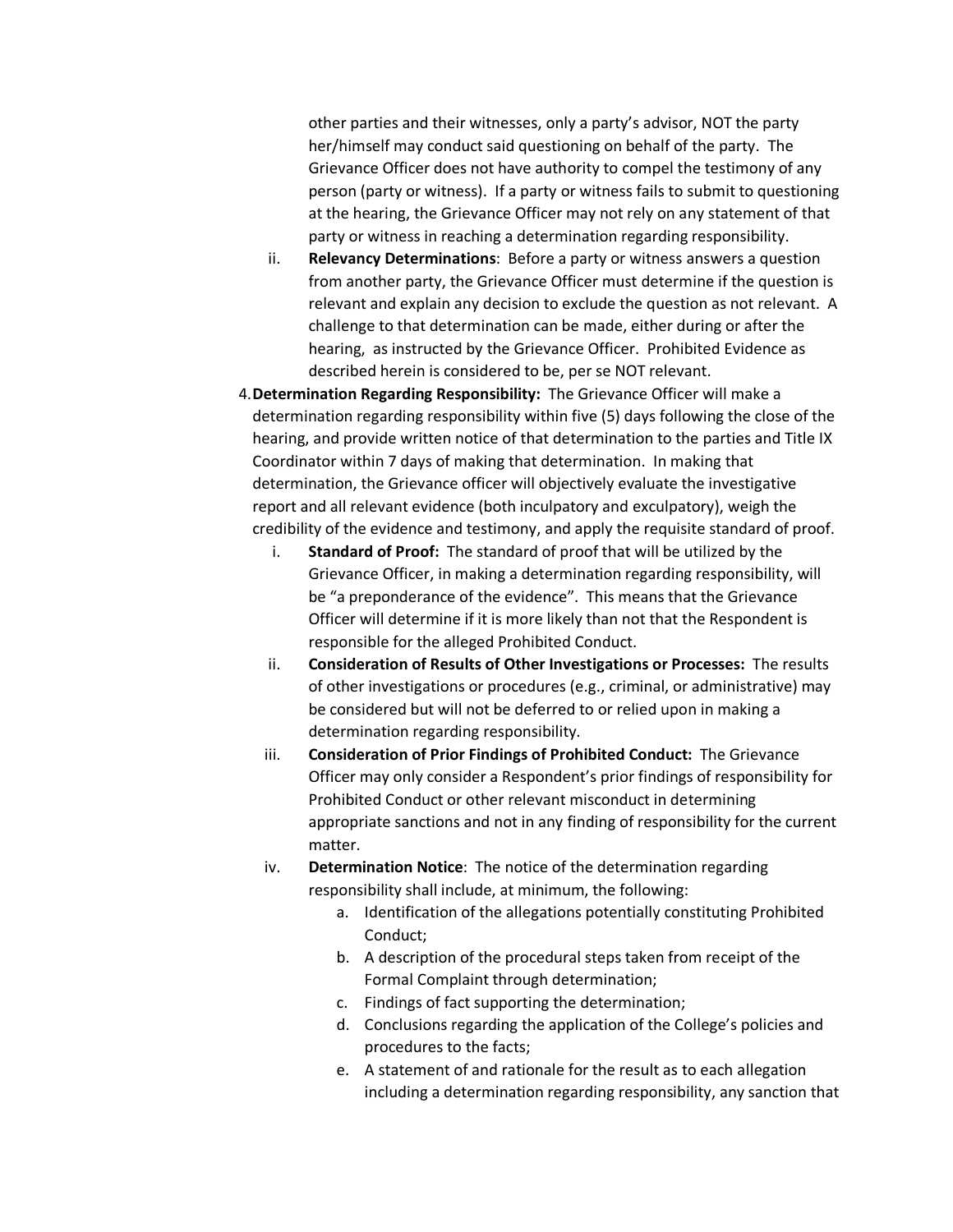will be imposed on Respondent, and whether any remedies provided to Survivor/Victim were designed to restore or preserve equal access to the College's program or activity;

- f. The process and bases to appeal the determination; and
- g. A statement that the results will become final either on the date the College provides the parties with the written determination of the result of the appeal (if an appeal is filed), or the date on which the appeal would no longer be considered timely (the appeal deadline).

## **E. Appeal**

- 1.**Eligibility:** Any party is eligible to appeal a determination regarding responsibility or Title IX determination per VI.B. of these procedures.
- 2.**Bases for Appeal:** The following are the only bases upon which an appeal will be considered:
	- i. **Procedural irregularity:** there was an irregularity in the processing of the Formal Complaint (e.g., investigation or hearing) that affected the outcome of the matter;
	- ii. **New Evidence:** there is evidence that was not reasonably available before or at the time the determination regarding responsibility was made that could reasonably affect the outcome of the matter;
	- iii. **Conflict of Interest:** The Title IX Coordinator, investigator and/or grievance officer had a conflict of interest or bias for or against survivors/victims or Respondents generally or the individual Survivor/Victim or Respondent that affected the outcome of the matter;
	- iv. **Disproportionate Sanction**: The sanction imposed on the Respondent is disproportionate to the findings of responsibility on alleged conduct.
- 3.**Written Appeal:** In order to initiate the appeal process, a party must submit the appeal, in writing, to the Title IX Coordinator no later than ten (10) days following receipt of the Determination Notice. The appeal must be based upon at least one of the allowable bases for appeal. Upon receipt of the Appeal the Title IX Coordinator will send a Notice of Appeal to all parties providing them with the copy of the written appeal and allowing for both parties to submit to the Title IX Coordinator a written statement in support of or challenging the relevant determination and any statements contained in the Appeal.
- 4.**Assignment of Appellate Officer**: Within five (5) days following receipt of the parties' statements or expiration of the deadline to submit statements, the Title IX Coordinator will assign an Appellate Officer to consider the appeal and will provide written notice to the parties of the identity of and contact information for the Appellate Officer along with an explanation of the process for challenging the assignment based on conflict of interest or bias. Any challenge must be resolved before the Appeal review process may begin.
- 5.**Review Process**: For purposes of considering and coming to a conclusion about the appeal, the Title IX Coordinator will provide the Appellate Officer with access to the Appeal, written responses thereto, written determination subject to appeal, Hearing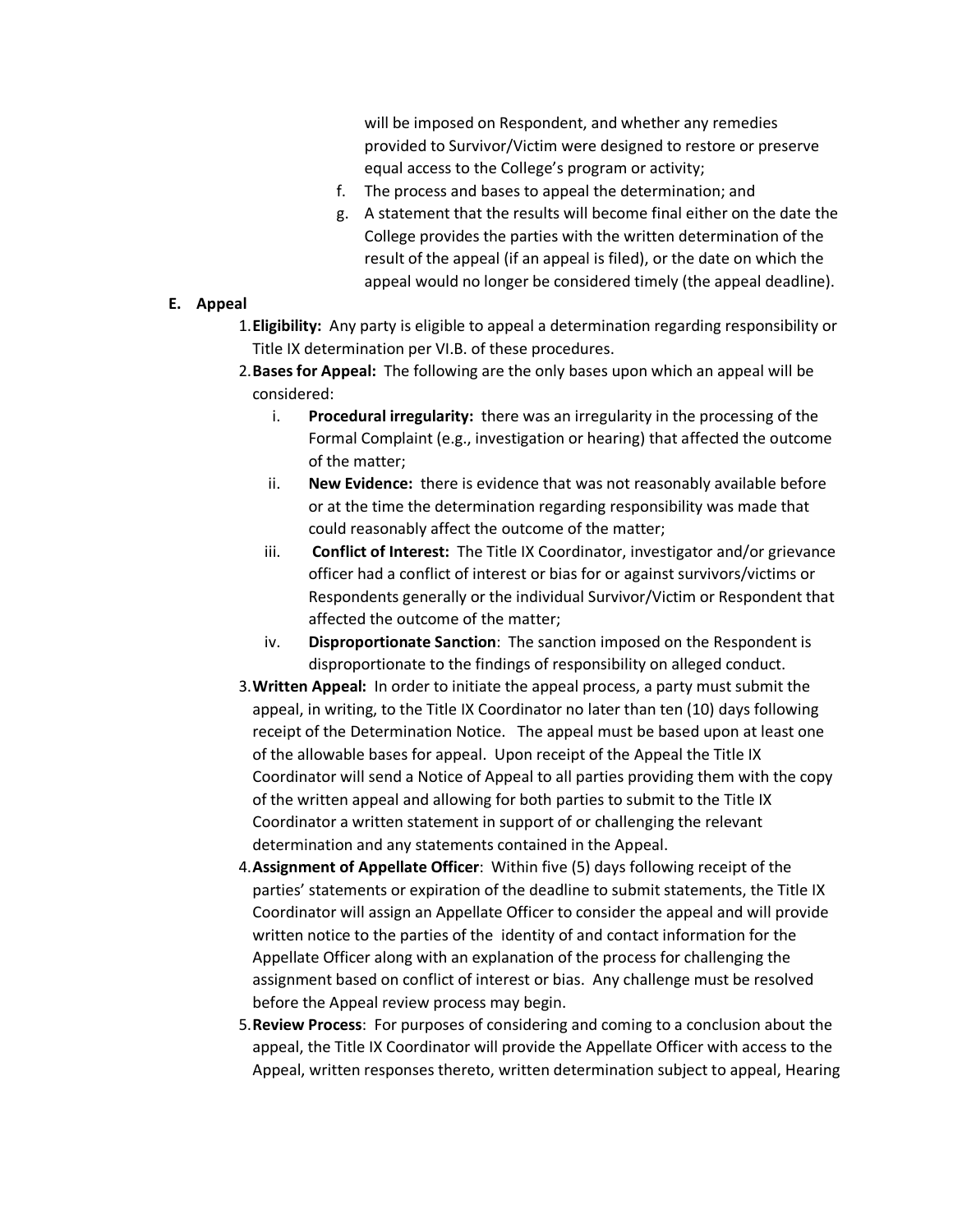record (if applicable), Investigative Report and any other relevant records received, created or maintained as part of these procedures.

6.**Appeal Decision**: Within five (5) days following receipt of the Appeal and relevant materials, the Appellate Officer will make a determination. No later than 7 days following that decision, the Appellate Officer will provide written notice to all parties, with a copy to the Title IX Coordinator, of the result of the appeal and the rationale for that result.

# **VIII. Grievance Procedures—Hearing & Appeal (Non-Title IX)**

- A. **Assignment of the Grievance Officer**: Within five (5) days of the Title IX Determination set forth in section VI.B., above (which deadline may be extended if an appeal of the determination has been filed), the Title IX Coordinator will appoint a Grievance Officer to conduct a hearing to determine responsibility. A copy of the investigative report and party response(s), if any, shall be provided to the Grievance Officer. Within five (5) days of the assignment, written notice of the identity of and contact information for the Grievance Officer and an explanation of the process for challenging the assignment based on conflict of interest or bias shall be sent to all parties. Any challenge must be resolved before the hearing process may begin.
- B. **Notice of Hearing**: Within five (5) days following assignment of the Grievance Officer or any decision regarding a challenge to that assignment, the Grievance Officer shall notify the parties, in writing, of the date, time, and location of the hearing along with their Notice of Hearing Rights & Responsibilities. The Notice of Hearing must be sent at least ten (10) days prior to the assigned hearing date.
	- 1.**Consolidated Complaints**: In situations where complaints have been consolidated as described herein, the Grievance may choose to conduct a single hearing, or divide the hearings, as appropriate and with the consent of the parties
	- 2.**Consolidated Hearings**: In situations that involve Prohibited Conduct and conduct that may violate other College Policies or standards of conduct, the hearings on all conduct violations may be consolidated utilizing these procedures with the parties' consent. The Notice of Hearing will include any decision to consolidate hearings.

## C. **Hearing**

- 1.**Hearing**: A hearing will be conducted with all parties invited to be physically present in the same geographic location, or "virtually" present through the use of technology enabling the participants to simultaneously hear and see one another. An audio, audiovisual or transcript of the hearing will be created and available for inspection and review by any party.
- 2.**Closed Hearing:** The hearing shall be closed, meaning that only the parties and decision-maker(s) shall be present for the entirety of the hearing. Witnesses will be present (virtually or in person) only while providing their testimony.
- 3.**Presentation of Evidence**: All parties will have an equal opportunity to make statements and present relevant evidence of any sort (e.g., documents, recordings, witness testimony, etc.) regardless of whether or not that evidence was provided or considered in the investigation process.
	- i. **Questioning:** The Grievance Officer and the parties shall have an opportunity to pose relevant questions and follow-up questions of the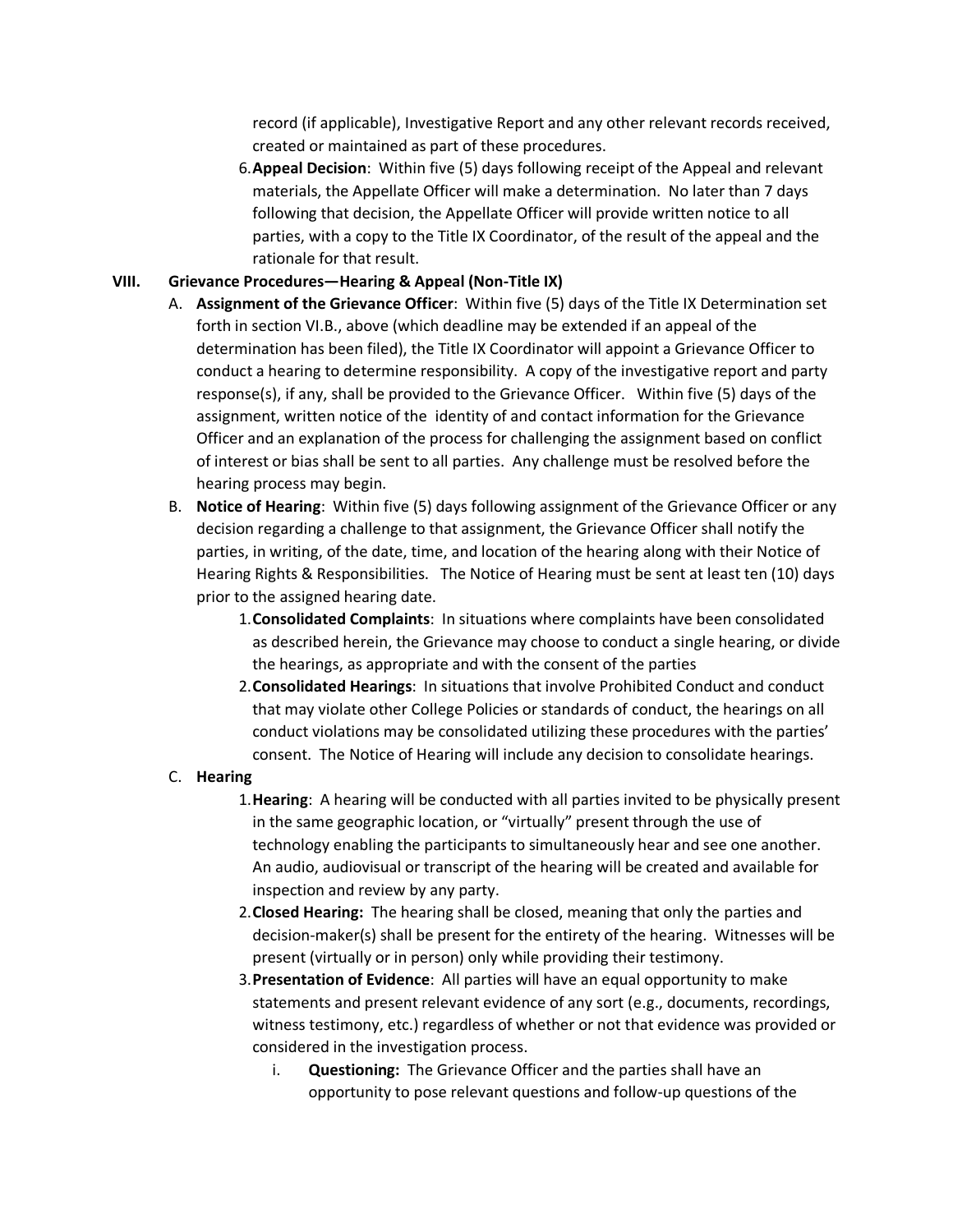parties and witnesses. The parties may NOT directly question one another, but may suggest questions to the Grievance Officer to direct to a party or witness. The Grievance Officer does not have authority to compel the testimony of any person (party or witness).

- 4.**Determination Regarding Responsibility:** The Grievance Officer will make a determination regarding responsibility within five (5) days following the close of the hearing, and provide written notice of that determination to the parties and Title IX Coordinator within seven (7) days of making that determination. In making that determination, the Grievance officer will objectively evaluate all relevant evidence (both inculpatory and exculpatory), weigh the credibility of the evidence and testimony, and apply the requisite standard of proof.
	- i. **Standard of Proof:** The standard of proof that will be utilized by the Grievance Officer, in making a determination regarding responsibility, will be "a preponderance of the evidence". This means that the Grievance Officer will determine if it is more likely than not that the Respondent is responsible for the alleged Prohibited conduct.
	- ii. **Consideration of Results of Other Investigations or Processes:** The results of other investigations or procedures (e.g., criminal or administrative) may be considered but will not be deferred to or relied upon in making a determination regarding responsibility.
	- iii. **Consideration of Prior Findings of Prohibited Conduct:** The Grievance Officer may only consider a Respondent's prior findings of responsibility for Prohibited Conduct or other relevant misconduct in determining appropriate sanctions and not in any finding of responsibility for the current matter.
	- iv. **Determination Notice**: The notice of the determination regarding responsibility shall include, as minimum, the following:
		- a. Identification of the allegations potentially constituting Prohibited Conduct;
		- b. A description of the procedural steps taken from receipt of the Formal Complaint through determination;
		- c. Findings of fact supporting the determination;
		- d. Sections of the College's policies or procedures that have been violated;
		- e. A determination regarding responsibility,
		- f. any sanction that will be imposed on Respondent
		- g. The process and bases to appeal the determination; and
		- h. A statement that the results will become final either on the date the College provides the parties with the written determination of the result of the appeal (if an appeal is filed), or the date on which the appeal would no longer be considered timely (the appeal deadline).

#### **D. Appeal**

1.**Eligibility:** Any party is eligible to appeal a determination regarding responsibility.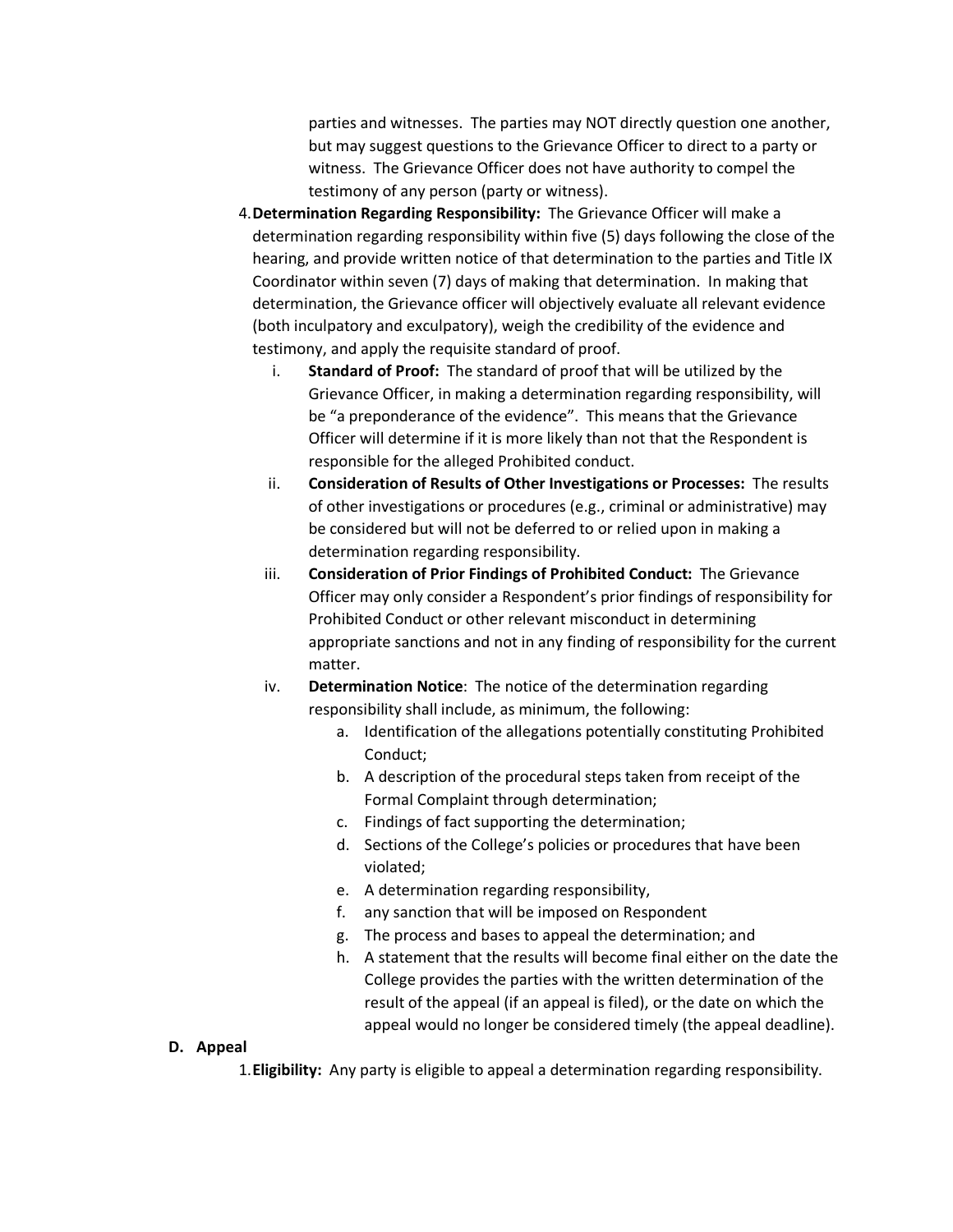- 2.**Bases for Appeal:** The following are the only bases upon which an appeal will be considered:
	- i. **Procedural irregularity:** there was an irregularity in the processing of the Formal Complaint (e.g., investigation or hearing) that affected the outcome of the matter;
	- ii. **New Evidence:** there is evidence that was not reasonably available before or at the time the determination regarding responsibility was made that could affect the outcome of the matter;
	- iii. **Conflict of Interest:** The Title IX Coordinator, investigator, or grievance officer had a conflict of interest or bias for or against survivors/victims or respondents generally or the individual Survivor/Victim or Respondent that affected the outcome of the matter;
	- iv. **Disproportionate Sanction**: The sanction imposed on the Respondent is disproportionate to the findings of responsibility on alleged conduct.
- 3.**Written Appeal:** In order to initiate the appeal process, a party must submit the appeal, in writing, to the Title IX Coordinator no later than five (5) days following receipt of the Determination Notice. The appeal must be based upon at least one of the allowable bases for appeal. Upon receipt of the Appeal the Title IX Coordinator will send a Notice of Appeal to all parties providing them with the copy of the written appeal and allowing for both parties to submit to the Title IX Coordinator a written statement in support of or challenging the relevant determination and any statements contained in the Appeal.
- 4.**Assignment of Appellate Officer**: Within five (5) days following receipt of the parties' statements or expiration of the deadline to submit statements, the Title IX Coordinator will assign an Appellate Officer to consider the appeal and will provide written notice to the parties of the identity of and contact information for the Appellate Officer along with an explanation of the process for challenging the assignment based on conflict of interest or bias. Any challenge must be resolved before the Appeal review process may begin.
- 5.**Review Process**: For purposes of considering and coming to a conclusion about the appeal, the Title IX Coordinator will provide the Appellate Officer with access to the Appeal, written responses thereto, written determination subject to appeal, Hearing record (if applicable), Investigative Report and any other relevant records received, created or maintained as part of these procedures.
- 6.**Appeal Decision**: Within five (5) days following receipt of the Appeal and relevant materials, the Appellate Officer will make a determination. No later than seven (7) days following that decision, the Appellate Officer will provide written notice to all parties, with a copy to the Title IX Coordinator, of the result of the appeal and the rationale for that result.

#### **IX. Informal Resolution:**

A. **Applicable Process:** To the extent the College offers an informal resolution process through other policies, procedures, or collective bargaining agreements applicable to the parties, the parties may request that the Title IX Coordinator refer the matter to that process. This may be done at anytime prior to a determination of responsibility set forth above.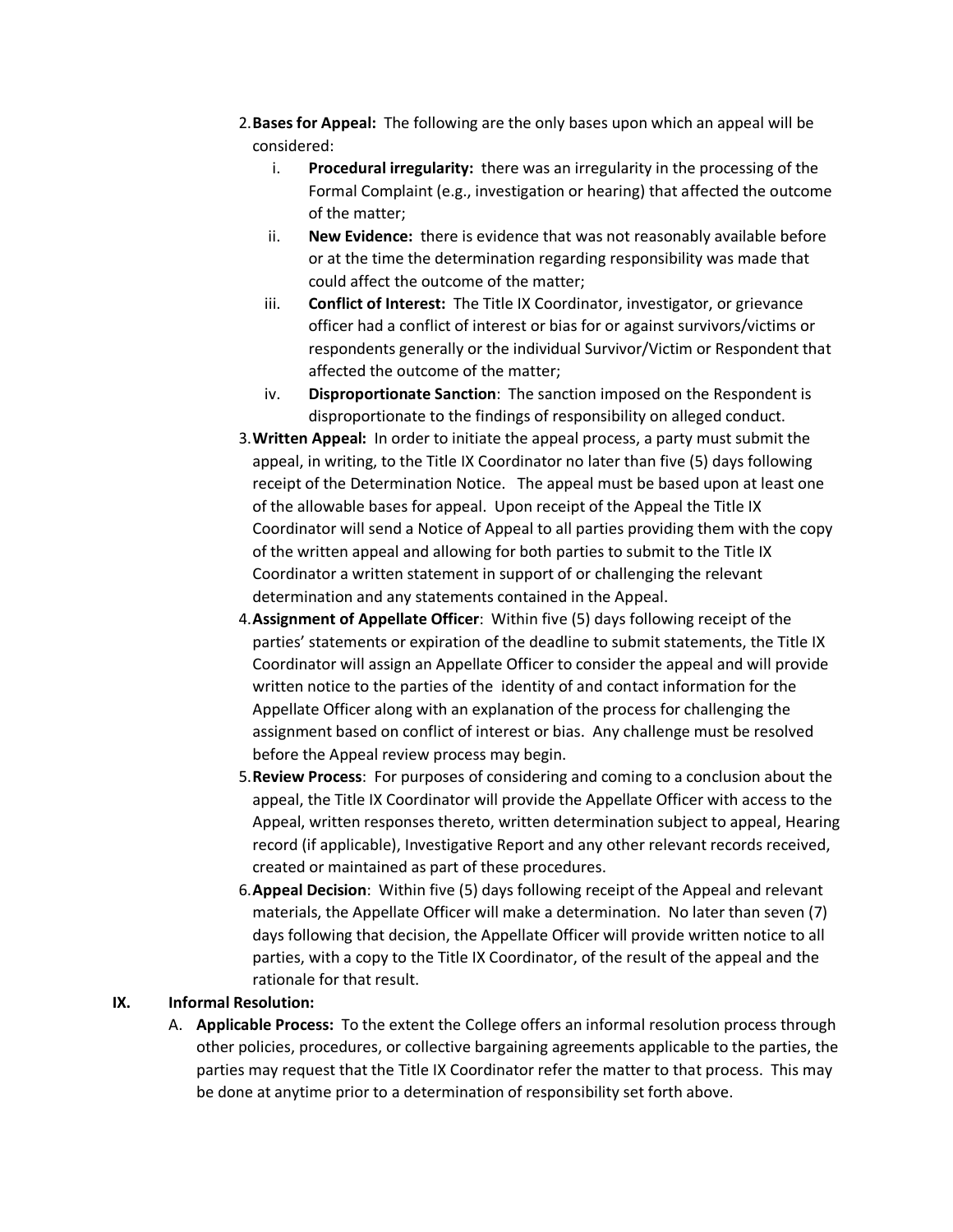- B. **Conditions:** The following conditions must be met for the Title IX Coordinator to refer the matter for informal resolution:
	- 1.The Title IX Coordinator determines that the matter is appropriate for informal resolution;
	- 2.The matter does not involve allegations that an employee sexually harassed a student;
	- 3.The matter does not involve allegations of sexual violence;
	- 4.The Title IX Coordinator provides written notice to the parties of
		- i. The allegations;
		- ii. The requirements of the informal resolution process, including any circumstances that might preclude the parties from resuming the process described herein;
		- iii. The process to challenge the appointment of an informal resolution facilitator due to a conflict of interest or bias;
		- iv. the consequences of participation in informal resolution, including any records that could be created, maintained or shared;
		- v. the right to withdraw from the informal resolution process at any time prior to reaching agreement.
	- 5.The Title IX Coordinator has obtained voluntary written consent to informal resolution from all parties.
- C. **Effect:** If the conditions have been met and the parties consent to participation in the informal resolution process, any proceedings initiated herein shall be suspended unless the Title IX Coordinator determines that doing so would put others at risk.
- X. **Emergency Removal:** Anytime after the receipt of a report of Prohibited Conduct, the College may consider an emergency removal of Respondent from Campus, some part of Campus or from and the College's education programs or activities so long as the following conditions are met.
	- A. **Required Assessment**: The College performs an individualized safety and risk assessment that determines whether or not there is an immediate threat to the physical health or safety of any individual (student, employee or third party) arising from the allegations that justifies removal.
	- B. **Notice**: If the College decides to implement an emergency removal, it will provide written notice to the Respondent of that decision explaining the implications of that removal, the length of time the removal will remain in effect, the Respondent's right to challenge the decision, the official to whom that challenge should be submitted and the deadline for doing so.
	- C. **Challenge:** The Respondent may challenge an emergency removal decision by providing a written response to the official designated in the Notice within seven (7) days after receipt of the notice.
	- D. **Effect of Removal**: Any investigation into or determination of responsibility regarding allegations of Prohibited Conduct will follow the procedures contained herein, regardless of the Respondent's removal, though additional precautions may be necessary to address any ongoing threat.
- XI. **Recordkeeping**: The Office of the Title IX Coordinator shall keep for a period of seven (7) years from the date they were created, records of each investigation, determination regarding